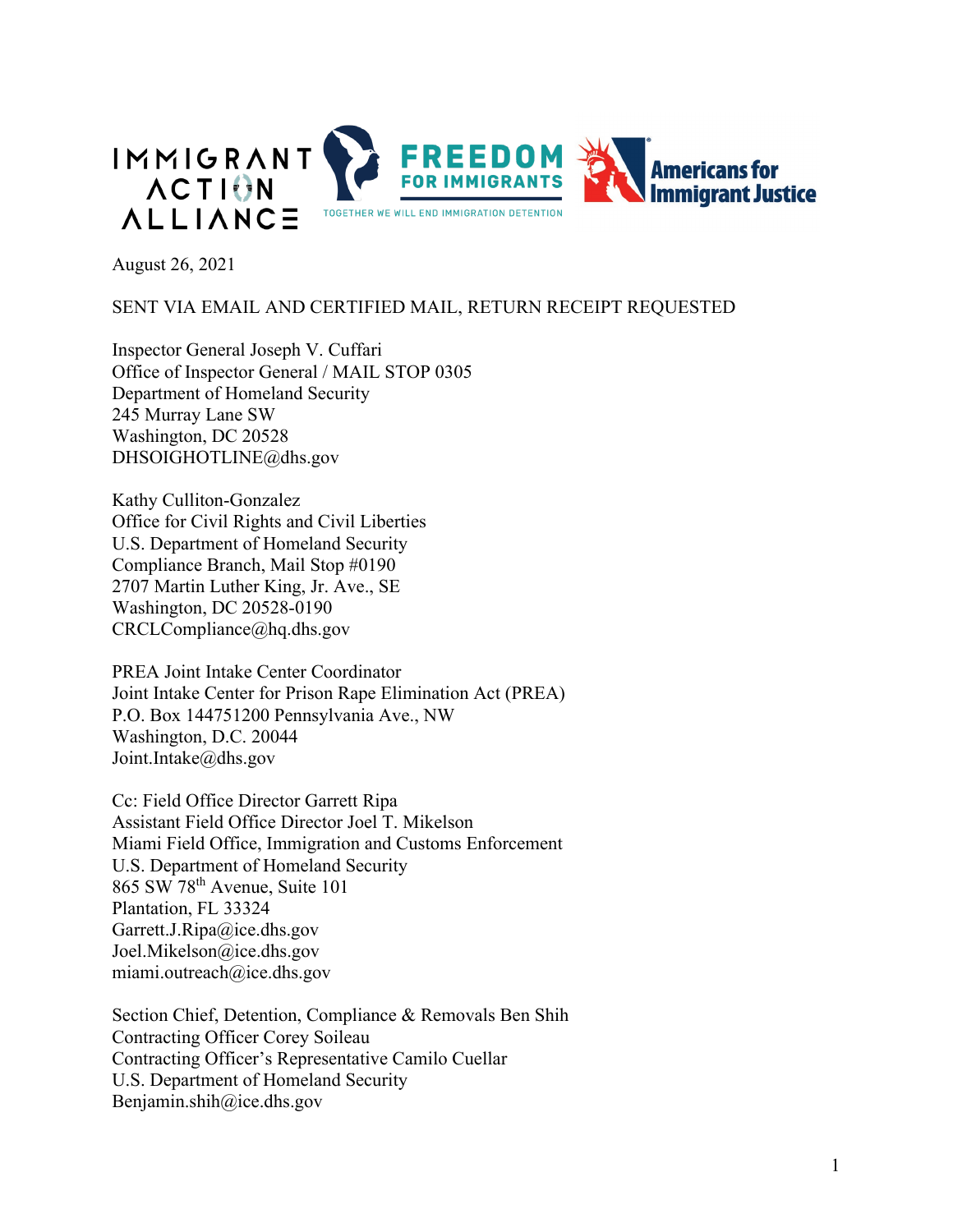Corey.soileau@ice.dhs.gov Camilo.cuellar@ice.dhs.gov

Sheriff David Hardin Glades County Sheriff's Office P.O. Box 39 Moore Haven, FL 33471  $d$ hardin $@g$ ladessheriff.org

#### *Re: Violations of Womens' Civil Rights, Toxic Chemical Spray, Sexual Voyeurism, and other Abuses at the Glades County Detention Center (Florida)*

Dear PREA Joint Intake Coordinator, Inspector Cuffari, and Officer Culliton-Gonzalez:

The following organizations–Americans for Immigrant Justice, Freedom for Immigrants, Immigrant Action Alliance, Southern Poverty Law Center, American Civil Liberties Union (ACLU) of Florida, Florida Immigrant Coalition, Doctors for Camp Closure National, Doctors for Camp Closure Florida Chapter, Detention Watch Network, QLatinx, Legal Aid Service of Broward County, United We Dream, Florida Prisoner Solidarity, Community Justice Project, Bergen County Immigrant Strategy Group, Florida Indigenous Alliance, Community Hotline for Incarcerated People, Florida Legal Services, Sabarish P. Neelakanta Law Firm, Abolish ICE NY-NJ Coalition, Human Rights Defense Center, Dignity Power, Inc., and the National Immigration Project of the National Lawyers Guild—submit this multi-individual civil rights complaint on behalf of seven women currently detained at, or recently released from, Glades County Detention Center ("Glades"):

1) Petrona Lopez (A#029 393 387) 2) Marlissa Joseph (A#216 358 618) 3) Lunise Clerveaux (A# 042 892 088) 4) Danielle Harris (A# 216 654 262) 5) Iris Martinez Napper (A# 096 564 294) 6) Anonymous 7) Anonymous

Concerningly, a full six months after community-based organizations and legal service entities submitted a 35-page civil rights complaint naming a myriad of human rights violations taking place inside Glades, ICE leadership and Glades County officials with oversight authority have summarily disregarded these concerns, enabling these more recent violations to take place. Toxic chemical spray exacerbating the spread of COVID-19 and with links to infertility continues to pose serious health risks, as does medical neglect towards those suffering serious ailments or ill with COVID-19. Lack of release for those whose illness places them at great risk of severe illness or death due to COVID-19 remains a critical issue. Sanitation supplies remain insufficient, PPE extremely limited, and large-scale incoming transfers from all over the country are taking place at an alarming rate without proper safety protocols. Facing all of these dangers, those bravely speaking out continue to suffer retaliation for their public reporting. In fact, not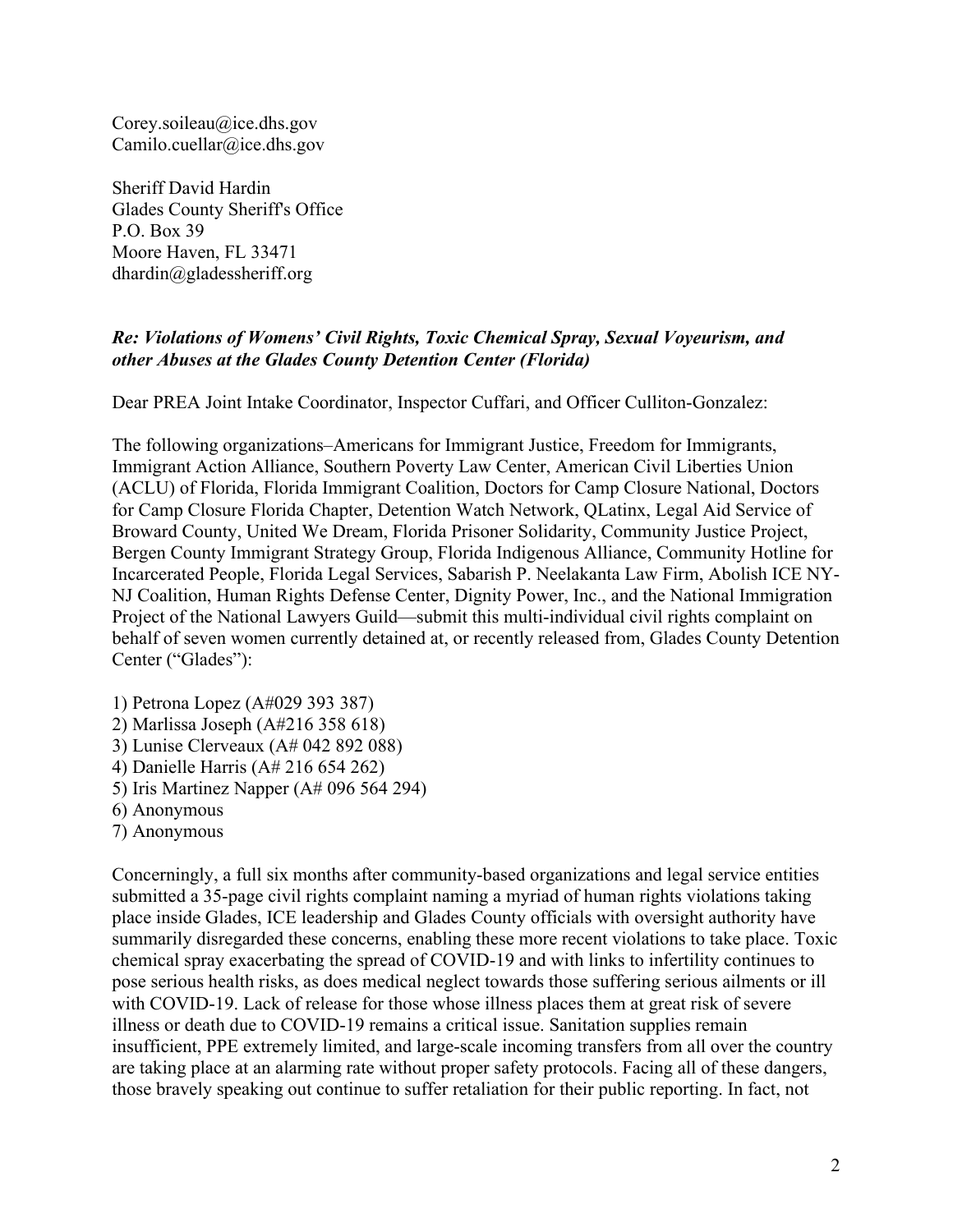only have the coalitions' grave concerns gone ignored, but individuals who participated in the February complaint were retaliated against with off-camera physical assault mirroring the abuse others reported repeatedly in prior complaints. ICE leadership's response to advocates that video evidence had been reviewed and found lacking was negligent and dismissive.<sup>[1](#page-2-0)</sup>

Into these deplorable conditions, recent weeks have seen mass transfer of individuals, including large groups of women who report living conditions which are unsanitary, hostile, and unsafe. These women report that previously named concerns remain ongoing, such as continued exposure to toxic chemical spray in confined spaces, acute medical neglect, deplorable conditions, and insufficient protections from COVID-19, while raising additional concerns unique to women in the facility such as sexual voyeurism by male guards; unannounced entries in violation of privacy and Prison Rape Elimination Acts (PREA) abuse prevention policies; sexually abusive behavior from medical staff; racist verbal abuse; violent and threatening interactions; and hygiene products withheld abusively. Sexually inappropriate behavior and intentional humiliation from Glades County Sheriff's Office's guards and psychiatric staff, in particular, is creating a hostile and unsafe environment for women detained. This environment puts their lives and well-being at constant risk. Such disregard for the welfare of those in their custody includes violations of ICE's own detention standards and COVID-19 protocols, CDC guidance, PREA protocols, and the U.S. Constitution.[2](#page-2-1)

The following reports are made by seven women both currently detained and recently released. Reports by those who remain in detention are submitted both named and anonymously due to concerns of retaliation. Some of these individuals are willing to be identified in the case of a formal investigation.

# *Toxic chemical spray*

*"Do you know something? Last night, they were spraying a chemical, and it's not fair. Yesterday, we were coughing a lot because we couldn't take the vapor and smell of the chemical.* 

<span id="page-2-0"></span><sup>&</sup>lt;sup>1</sup> On March 5, a meeting took place between ICE Field Office Director Mr. Ripa and advocates from Americans for Immigrant Justice, Freedom for Immigrants, and Immigrant Action Alliance, at which Mr. Ripa informed advocates that a cursory review of video evidence had found no wrongdoing. This is a completely inappropriate response to a request for immediate investigation into the pattern and practice of off-camera assault taking place inside Glades County Detention Center for those who speak up publicly.

<span id="page-2-1"></span><sup>&</sup>lt;sup>2</sup> 2019 National Detention Standards for Non-Dedicated Facilities, U.S. Immigration and Customs Enforcement, https://www.ice.gov/doclib/detention-standards/2019/nds2019.pdf. (hereinafter "2019 NDS"); U.S. Immigration and Customs Enforcement, Enforcement and Removal Operations COVID-19 Pandemic Response Requirements (Version 5.0, October 27, 2020),

https://www.ice.gov/doclib/coronavirus/eroCOVID19responseReqsCleanFacilities.pdf. (hereinafter "PRR"); Interim Guidance on Management of Coronavirus Disease 2019 (COVID-19) in Correctional and Detention Facilities, Center for Disease Control and Prevention (Updated Dec. 31, 2020) https://www.cdcr.ca.gov/ccjbh/wp-content/uploads/sites/172/2020/04/CDC\_guidance-correctionaldetention.pdf. (hereinafter "CDC Guidance"); Order Adopting in Part Magistrate Judge's Report and Recommendation, *Gayle v. Meade,* No. 1:20-cv-21553-MGC, ECF No. 76 at 6-7 (S.D. Fla. Apr. 30, 2020). (as a result of the evidence the record as of April 30, 2020, this Court concluded conditions at Glades constituted "a violation of the Petitioners['] Fifth and Eighth Amendment rights.").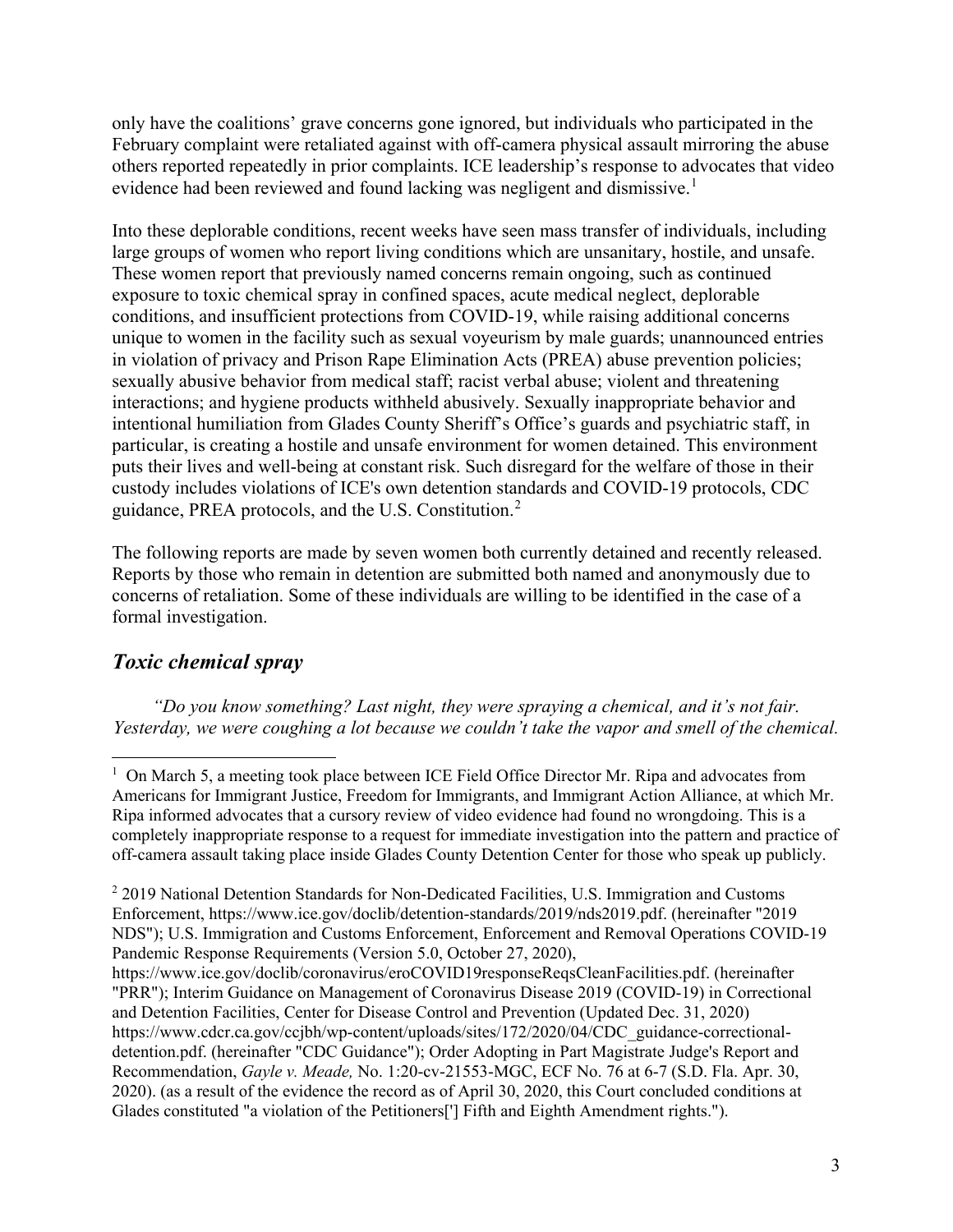#### *The new women say that it's not good that they sprayed this chemical because there are women who are allergic or have other illnesses." Anonymous report, August 17, 2021*

The use of highly toxic chemical disinfectant sprayed throughout the facility further exacerbates the spread of COVID-19 by spreading aerosol droplets and causes detained individuals to experience headaches, coughing, and difficulty breathing. In addition to placing general population and individuals who have contracted COVID-19 at even greater risk, studies note potential long term health consequences, including for women and men's fertility.[3](#page-3-0)

For example, Marlissa Joseph, who has chronic asthma, reported on August 18, 2021, that the chemical disinfectant that is sprayed in the women's pod is very strong and causes her shortness of breath. She explained that the chemical is sprayed after every meal, usually at approximately six a.m., twelve p.m., and six p.m. Ms. Joseph and the other women are not permitted to leave the pod while the chemical dissipates. When she complained to the doctor at the facility about the use of the chemical disinfectant, the doctor brushed off her complaint.

Lunise Clerveaux, who was detained for several months at Glades, also reports that the toxic chemical "turns the air gray" and lingers. When the chemical was sprayed, the women would scatter around the pod and away from the areas that were sprayed. Ms. Clerveaux herself would hide under her bed sheet until the "gray cloud" went away a bit more. She recounts that she could see the gray air leaving the pod when guards would open the door to enter or exit.

Ms. Clerveaux also reports that the ventilation in the pod is so poor that when pepper spray was used in neighboring pods, the women's pod would feel the effects of pepper spray for days. Women would cough, rinse their eyes, and cover their faces with blankets for several days.

Multiple CRCL complaints have been filed naming this issue. In fact, Immigrant Action Alliance first filed a CRCL complaint on this issue on May 23, 2020, citing the serious respiratory distress the chemical spray caused among people with asthma, bronchitis, and other medical conditions. The complaint reported that after the spray is used, people with asthma struggled to breathe, used their inhalers more frequently, and some people suffered from shortness of breath and/or headaches. Subsequent CRCL complaints named that the manner of aerosol fumigation and lack of ventilation were in violation of appropriate protocols and EPA policies. In fact, toxic chemical spray with the same basic compound, HDQ Neutral, is the subject of two current EPA

<span id="page-3-0"></span><sup>3</sup> Anthony Luz, Paul DeLeo, Nathan Pechacek, and Mike Freemantle, *Human health hazard assessment of quaternary ammonium compounds: Didecyl dimethyl ammonium chloride and alkyl (C12-C16) dimethyl benzyl ammonium chloride*, REGULATORY TOXICOLOGY AND PHARMACOLOGY (July 5, 2020), https://doi.org/10.1016/j.yrtph.2020.104717 ("DDAC and C12-C16 ADBAC are irritating/corrosive to skin at high concentrations, and are acutely toxic via the oral, dermal (C12-C16 ADBAC only), and inhalation exposure routes.")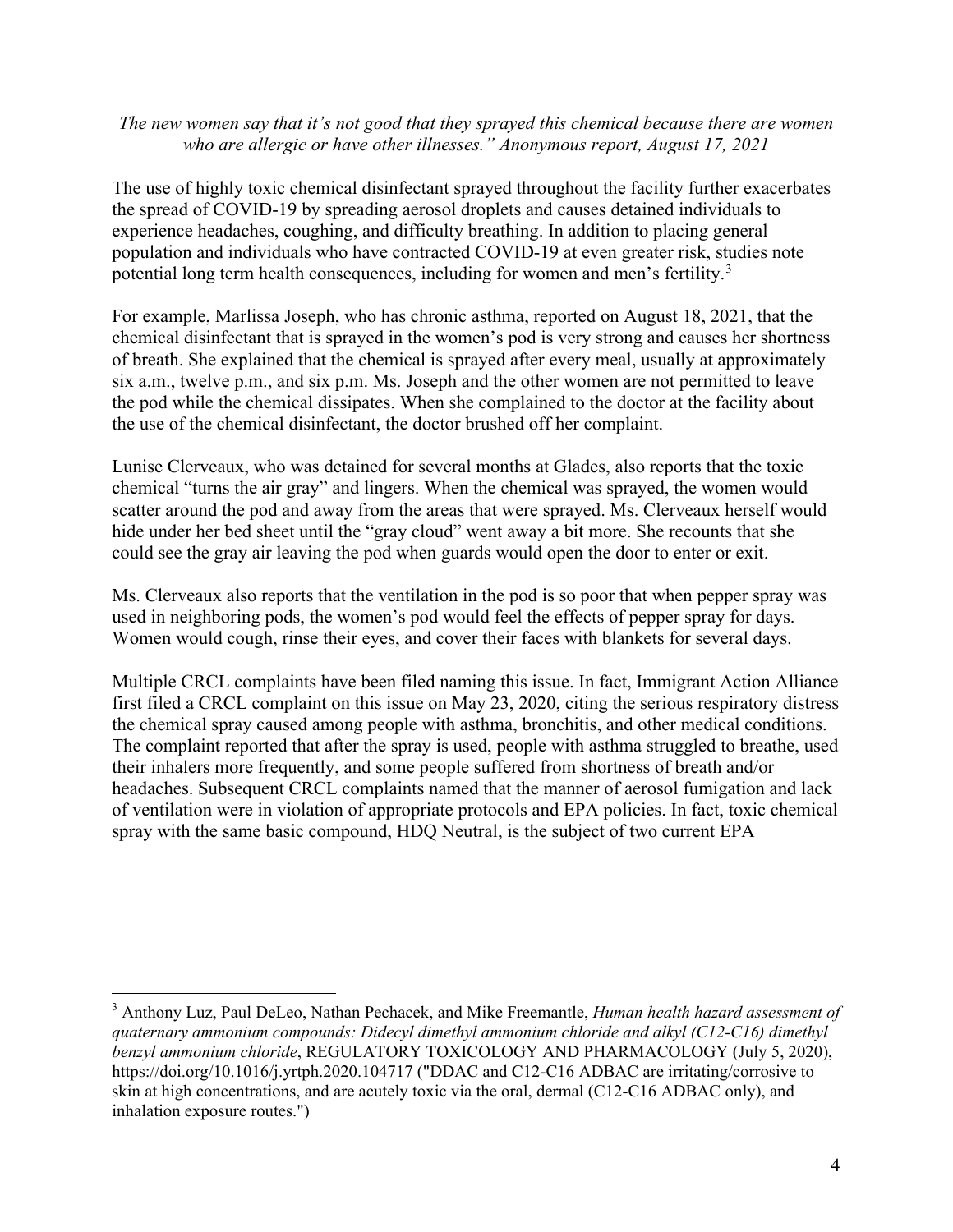investigations of detention facilities in California<sup>[4](#page-4-0)</sup> and Washington.<sup>[5](#page-4-1)</sup> As shared in the February 2021 civil rights complaint, information obtained by an anonymous source indicates that Glades County Officials have directed the toxic chemicals be administered at a much more highly concentrated state than allowable by the manufacturer or the EPA. These earlier civil rights complaints named medical hardships resulting directly from the spray, including nosebleeds, vomiting, and additional difficulties breathing for those suffering with COVID-19. Well over a year later, the use of toxic chemical spray in confined spaces persists, posing a serious health threat and long-term consequences for these women, including potential infertility.

## *Sexual misconduct by guards: Voyeurism and Unannounced Entry*

Based on reports our organizations have received, there is alleged sexual misconduct taking place inside the Glades County Detention Center that could amount to violations under the Prison Rape Elimination Act (PREA).

According to the accounts of several women, male guards allegedly enter the women's pod without announcing themselves, which is a violation of policy and their personal privacy. Showers are open inside the women's quarters, with unannounced entries leading to circumstances in which the women report being watched while they shower and made to feel very unsafe.

For example, Lunise Clerveaux was selected to answer a PREA survey around June 2021 and knew male guards should be announcing themselves when they enter the pod. However, more often than not, the guards enter without announcing themselves when they call women for medical or other reasons. Ms. Clerveaux believes that male guards do not feel that they need to announce themselves when they walk in with female guards.

Ms. Clerveaux also reported, and it was substantiated by a second woman, that male guards watch the women from the guard tower, looking down into the dorm space and bathrooms. The light in the guard tower would be turned off, so she could only see the outline of the male guards standing by the glass, looking at her. It happened several times that she would step out of the wet and moldy shower to dry and dress herself outside of the shower, and she would look up and see up to three male guards standing by the glass watching her. She states, "If there's an opportunity for them to look, they look."

<span id="page-4-0"></span><sup>4</sup> Andrea Castillo, "Prison company violated federal pesticide law in misuse of disinfectant inside immigration detention center," *Los Angeles Times,* March 22, 2021,

https://www.latimes.com/california/story/2021-03-22/prison-company-violated-federal-[…]in-misuse-ofdisinfectant-inside-immigration-detention-center.<br><sup>5</sup> Tina Vasquez, "EPA warns an immigrant detention center to stop cleaning microwaves with pesticides,"

<span id="page-4-1"></span>*The Counter,* August 11, 2021, https://thecounter.org/ice-processing-detention-center-immigrationtacoma-pesticides-covid/.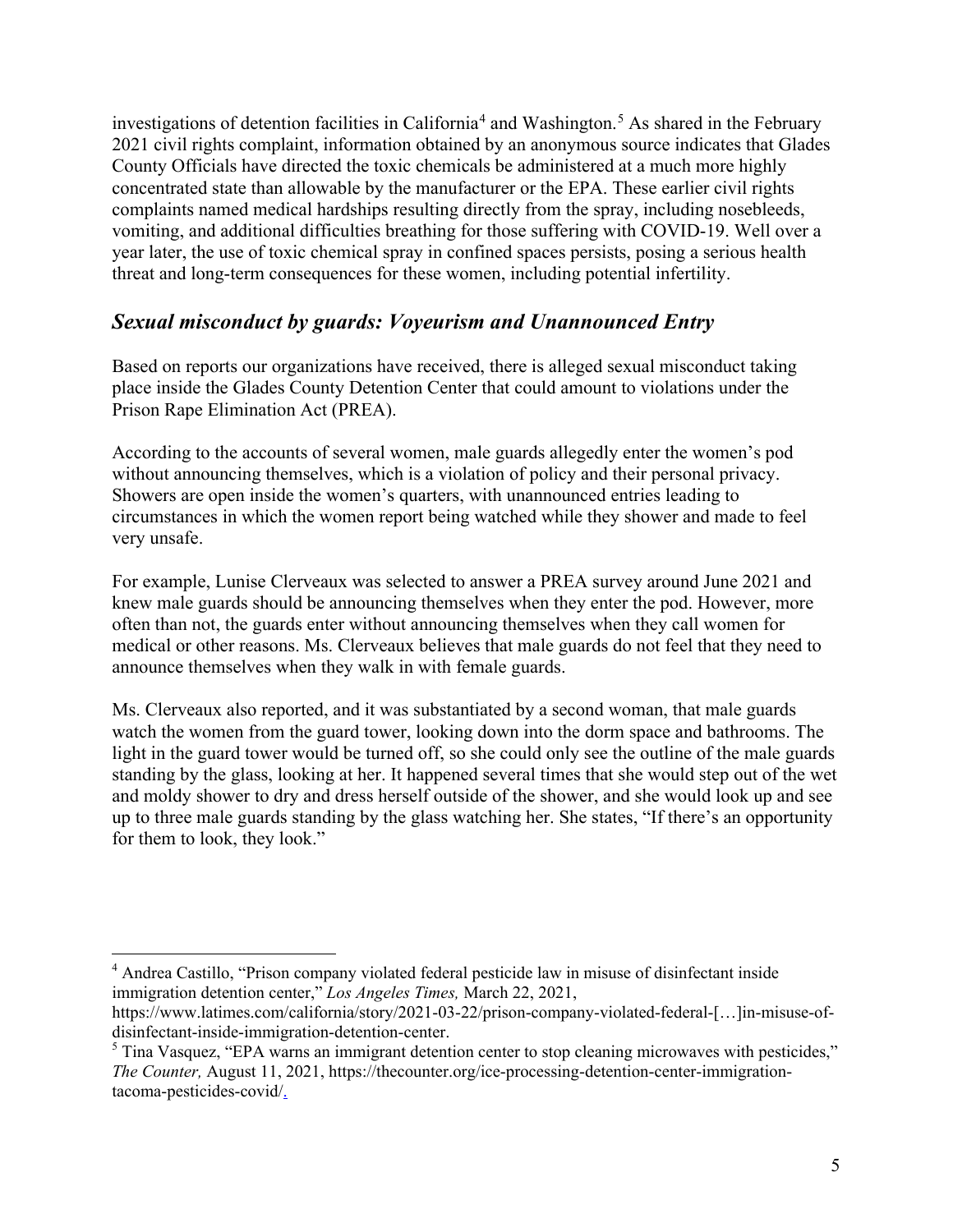These conditions and inappropriate behavior enable voyeurism, which constitutes sexual abuse according to the Prison Rape Elimination Act (PREA), where inappropriate visual surveillance of a nude detainee is explicitly named in the definition of sexual abuse.[6](#page-5-0)

The NDS 2019 standards specify that, per DHS PREA Standards, ICE detention facilities must adhere to a zero-tolerance policy for all forms of sexual abuse and assault. Moreover, the 2019 PREA audit of Glades says that "staff of the opposite gender… announce their presence when entering an inmate housing unit"; eyewitness accounts refute that this is happening. Glades' receipt of passing marks on their 2019 PREA audit indicates either there have been significant changes in the facility or investigators did not get an accurate account of what was taking place. These formal allegations of sexual misconduct must be investigated immediately to ensure the women's safety inside the facility.

# *Racist verbal abuse*

Danielle Harris has reported filing multiple grievances about discrimination from officers. One officer called her "monkey," "low life," and "porky pig." Despite this racist verbal harassment, Glades staff responded to her multiple grievances by calling her a liar. One Lieutenant said in response that she could pursue mental health counseling if she had concerns about her treatment at the facility.

Iris Martinez Napper also reported significant discrimination against Latino immigrants inside the facility. She stated they are subjected to verbal abuse whenever they request anything they need, with particularly abusive treatment coming from Officer Livingston, specifically, who subjects her and others to regular racist and sexist comments, including "bitch/puta."

Petrona Lopez, an indigenous woman whose primary language is Akateko, reports that officers discriminate against her and other indigenous women due to their ethnicity. Officers make fun of the way she and several other indigenous women speak; for instance, calling one woman "dirty." Ms. Lopez reports that a staff person working commissary called a Mexican woman stupid, in addition to using another derogatory term.

Additionally, women in ICE custody in B1 are also housed with those in county custody and are subjected to racist verbal abuse, such as, "You need to go back to your country" or "Hit me so that you can actually get deported." Danielle Harris recounts that another woman in the pod said to her and another Haitian woman, "You look like you climbed the wall to come here." Lunise Clerveaux reports hearing women say, "go back to your country," and have heard the women in ICE custody being called "wall climbers." The guards allow these statements to be made without consequence, creating a hostile environment for immigrants detained at Glades. Ms. Clerveaux

<span id="page-5-0"></span><sup>&</sup>lt;sup>6</sup> Voyeurism, which is defined as the inappropriate visual surveillance of a detainee for reasons unrelated to official duties. Where not conducted for reasons relating to official duties, the following are examples of voyeurism: staring at a detainee who is using a toilet in his or her cell to perform bodily functions; requiring an inmate detainee to expose his or her buttocks, genitals, or breasts; or taking images of all or part of a detainee's naked body or of a detainee performing bodily functions. (DHS PREA, § 115.6)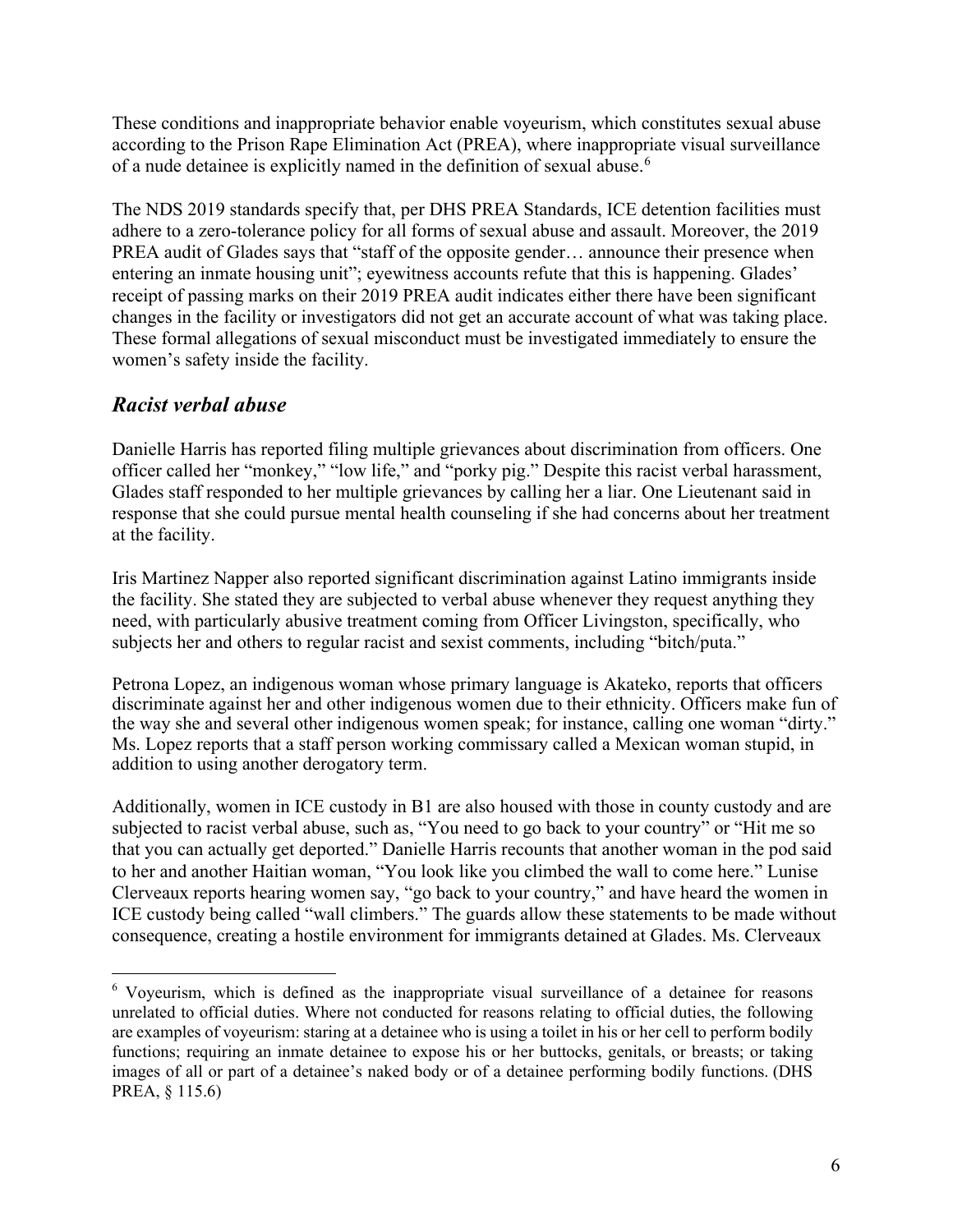believes the guards often favor the women who are in county custody, and when arguments break out between women in ICE custody and county custody, the guards often side with the women in county custody and offer the women in ICE custody the possibility of solitary confinement for "safety."

One woman reported that there is a Muslim woman currently detained at Glades who wears a hijab, and the officers have yelled at her, "You with the blanket on your head!" Glades has a long record of anti-Muslim discrimination, and the sheriff's office and the county were even subject to a lawsuit over their obstruction of Muslim individuals from practicing their faith in 2018- 2019, and this continued discrimination shows one more instance where Glades persists in harming detained individuals.

According to CRCL's mandate, allegations of discrimination based on race, ethnicity, national origin, religion, sex, sexual orientation, gender identity, or disability which occur in ICE custody must be investigated. These have clearly taken place in Glades.

# *Medical neglect, including violation of COVID-19 safety protocols*

*"If they aren't going to treat us [for our medical issues], we want to be free. We have our families; we aren't alone. I have my older children who can help me access care." Petrona Lopez, August 13, 2021*

The women report a lack of medical care amounting to medical neglect: lack of basic COVID-19 precautions, lack of medical care for documented needs, and denial of medications and physical therapy. In some cases, they are even denied initial evaluations for severe medical issues because the medical department simply does not answer their sick calls.

*Violation of COVID-19 precautions.* The facility has recently received in-transfers of women from the Northeast, and as a result, the women's pod, B1, is becoming overcrowded. Many of the women who were transferred to Glades have chronic medical conditions, yet ICE needlessly flew them to Florida when they should have released these women to their communities. Cells that previously had one or two people assigned to them now have at least four or five. The cells contain beds that are bolted to the floor, so the women can't move them in order to better distance themselves. One woman notes that her sleeping area, which contains six beds, is full. There is another wing at Glades with additional dormitories, yet Glades has not opened it and spread people out to allow for social distancing. To make matters worse, there is no ventilation in the women's pod, yet we know COVID-19 to be an airborne virus.

Furthermore, some women who were recently transferred into Glades report not even being tested for COVID-19 upon arrival to the facility. Women currently detained at Glades also report that the detention center is not implementing a standardized quarantine period for all new intransfers. For example, three women each experienced different quarantine lengths after arriving at Glades. One woman who arrived at Glades in early July 2021 was quarantined for seven (7) days; another woman was in quarantine for three (3) days; and a third woman who arrived at Glades in mid-July 2021 was quarantined for just two (2) days.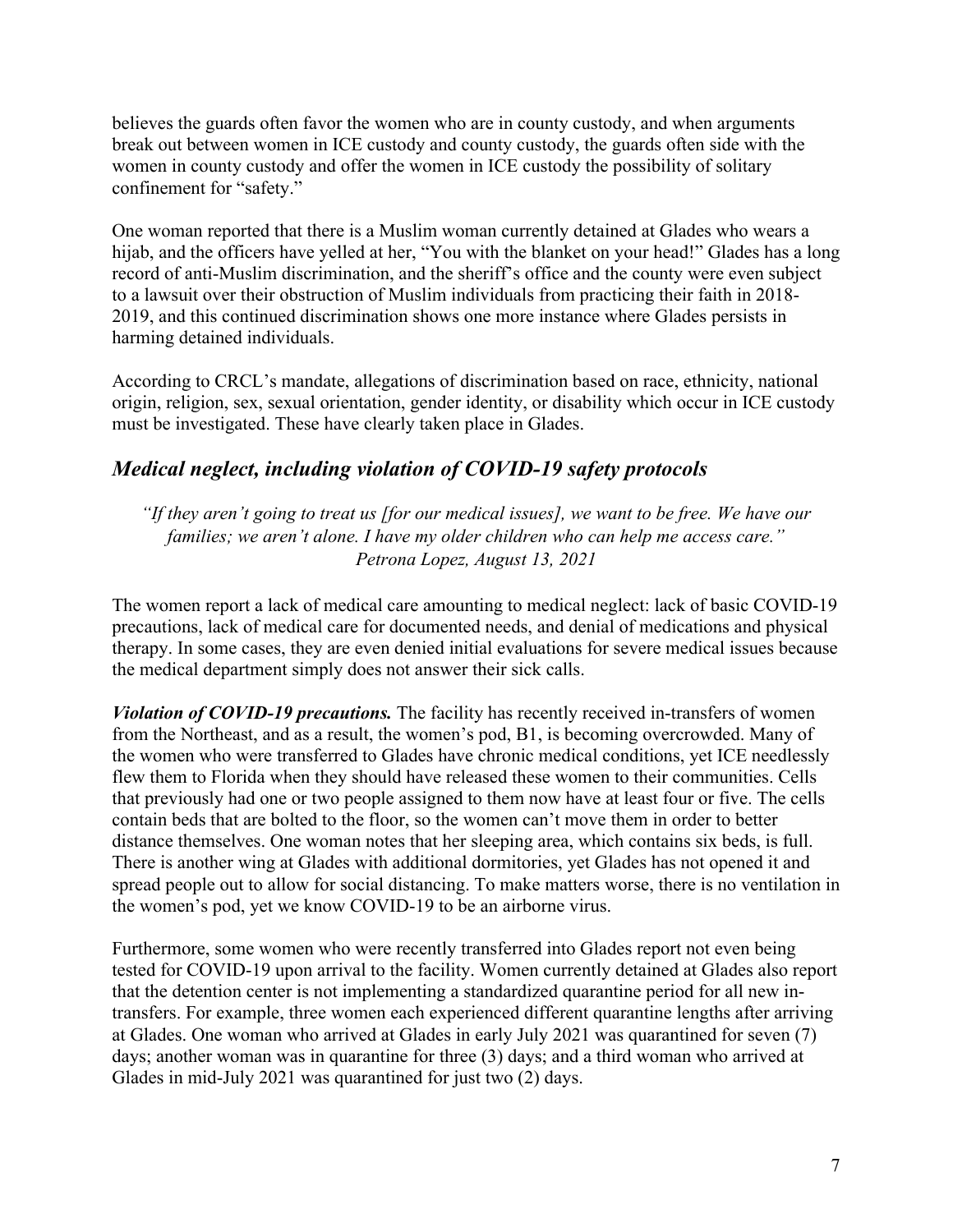These practices recklessly endanger the health of women at Glades, particularly considering Glades' documented mishandling of the COVID-19 pandemic (see, for example, our CRCL Complaint submitted February 22, case number 21-06-ICE-0274). During the COVID-19 pandemic, Glades has failed to provide adequate personal protective equipment (PPE), sanitation, soap and other hygiene products; has mixed people who have tested positive for COVID-19 or who have been exposed to the virus with people who had tested negative or had not yet been tested; has restricted access to COVID-19 testing; and has sprayed toxic chemicals in enclosed spaces, contributing to virus spread and harming detained people's health. Moreover, ICE has transferred people to Glades without implementing appropriate quarantine or medical screening.

This continual noncompliance with CDC guidance and ICE's own protocols has led to hospitalizations and at least one reported death, with other individuals reported to have been removed from the facility while urgently ill, with their welfare and whereabouts then unaccounted for by prior unit mates. The failure to test women for COVID-19 upon arrival or to appropriately quarantine or allow social distancing shows that the longstanding patterns of reckless endangerment continue, putting these women at imminent risk of becoming severely ill or dying from COVID-19.

*Unaddressed medical need.* Petrona Lopez, who was transferred from Maryland to Glades in May of this year, reports that she has diabetes, high blood pressure, and extreme back pain due to an operation for colon damage in 2019 for which she has not yet received the physical therapy recommended by physicians. In fact, Ms. Lopez was informed that the exact reason she was transferred to Glades approximately three months ago was to receive this physical therapy, yet over three months later she has not received any type of proper medical attention since she was transferred. Ms. Lopez was informed she would have a doctor's appointment on August 14, 2021 to address her medical concerns, but this appointment never took place.

Prior to surgery, Ms. Lopez used a wheelchair due to herniated disks that severely restricted her mobility. Shortly after surgery, she was taken into ICE custody and denied the follow-up care the surgeon ordered to prevent permanent disability. On November 13, 2020, Freedom for Immigrants filed a civil rights complaint on her behalf due to medical neglect in her prior facility, which likely precipitated the transfer. She continues to be denied the physical therapy she requires to regain her mobility and continues to experience significant pain in her left leg as well as numbness and tingling sensations. The only treatment Ms. Lopez is provided by the Glades medical staff is the occasional pain medication and the topical cream Bengay. Glades staff told her, "This is a jail and not a prison; we aren't going to give you therapy." In fact, she says warm water compresses have been helping her cope with the pain, but guards have been confiscating her warm water during inspections.

Ms. Lopez recently has been experiencing additional pain in her arm, knees, pain in her opposite leg, and fatigue. For example, she says it's hard to raise her arms in the morning due to this pain. Ms. Lopez put in a sick call request in an effort to speak to medical staff about her chronic pain and was told she is on a "wait list." However, she was also told the pain she feels "is normal for her age," dismissing her concerns.

These ongoing denials of physical therapy that Ms. Lopez is facing as well as her decreased mobility have taken a toll on her mental health. She feels extremely stressed and increasingly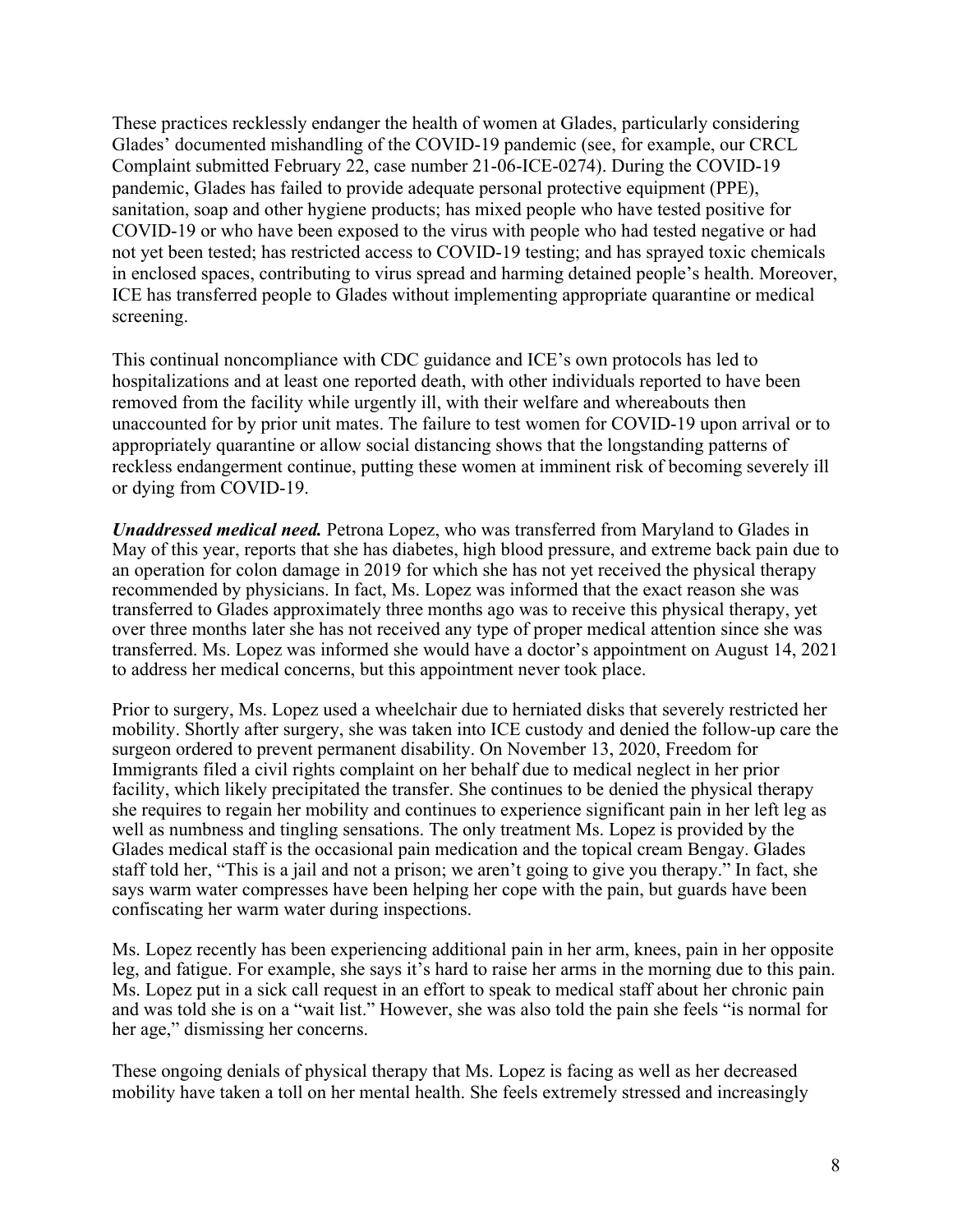depressed. She says, "Everyone is yelling. I don't sleep. I feel so tired and stressed…If they aren't going to treat us [for our medical issues], we want to be free. We have our families; we aren't alone. I have my older children who can help me access care."

Ms. Lopez also has diabetes, high blood pressure, and is elderly, all of which significantly elevate her risk of severe illness or death due to COVID-19 and are qualifying factors for release under *Fraihat*. However, her requests for release are repeatedly denied, despite the presence of four U.S. based children and a religious community willing to assume both financial and social responsibility for her well-being. This failure to release those medically vulnerable is a widespread pattern and practice inside of Glades which was raised to CRCL and ICE leaderships' attention in the February 2021 complaint.

### *Denial of medications.*

*"My medications were taken away. After the fall I had, my head and ears are hurting. I suffer from vertigo, and they are not giving me my medications for this. My daughter had to call because they are not giving me anything. I have requested three sick calls since last week and it wasn't until my daughter called that they brought me a form to fill it out and check if they can see me." Anonymous, July 27, 2021*

A woman who was transferred from York to Glades in early July 2021 describes how Glades abruptly took her off her prescribed psychiatric medication—trazadone (for depression and PTSD) - claiming they do not have it at the facility. Glades has only offered to prescribe her Remeron, yet she is allergic. In addition, the psychiatrist at Glades prescribed her a reduced dose of Vistaril, which she had been taking prior to her arrival at the jail to manage her anxiety, and she reports that the lower dosage, which is half of what she was previously prescribed, is not effective. She and others also report sexually inappropriate behavior from this psychiatrist and abuse of power in administration of their medication, which is detailed in the following section of this complaint. Finally, the medical staff provides her with Melatonin, but at inconsistent amounts; sometimes 3 mg and other times 6 mg. She also has experience with ADD and has been diagnosed in the past, but has been told that in detention, "they don't treat that."

As a result, she is suffering from symptoms of PTSD and increased anxiety. She is unable to sleep, experiencing nightmares, and waking up screaming at night. She finds herself to be more erratic when interacting with other women**.** She is also pacing and feeling exhausted due to the lack of sleep and worsened symptoms. Due to their refusal to recognize and treat her ADD, she is having trouble concentrating, completing tasks, and even responding to questions during phone calls. She explained the side effects of being taken off her psychiatric medications, "I'm up and down with my emotions. It's not fair to my family who is worried about my well-being. My feelings of guilt and shame are coming back. There is only so much yoga I can do to manage my anxiety and depression."

Beyond the issues with her mental health care, she has a number of chronic medical conditions, including but not limited to type 2 diabetes, tachycardia, high blood pressure, irritable bowel syndrome (IBS), chronic anemia, chronic kidney infections, and a recent bout with COVID-19 while in detention, for which she is still experiencing symptoms. She describes her fight to get the medical attention and medications she needs at Glades as an "uphill battle."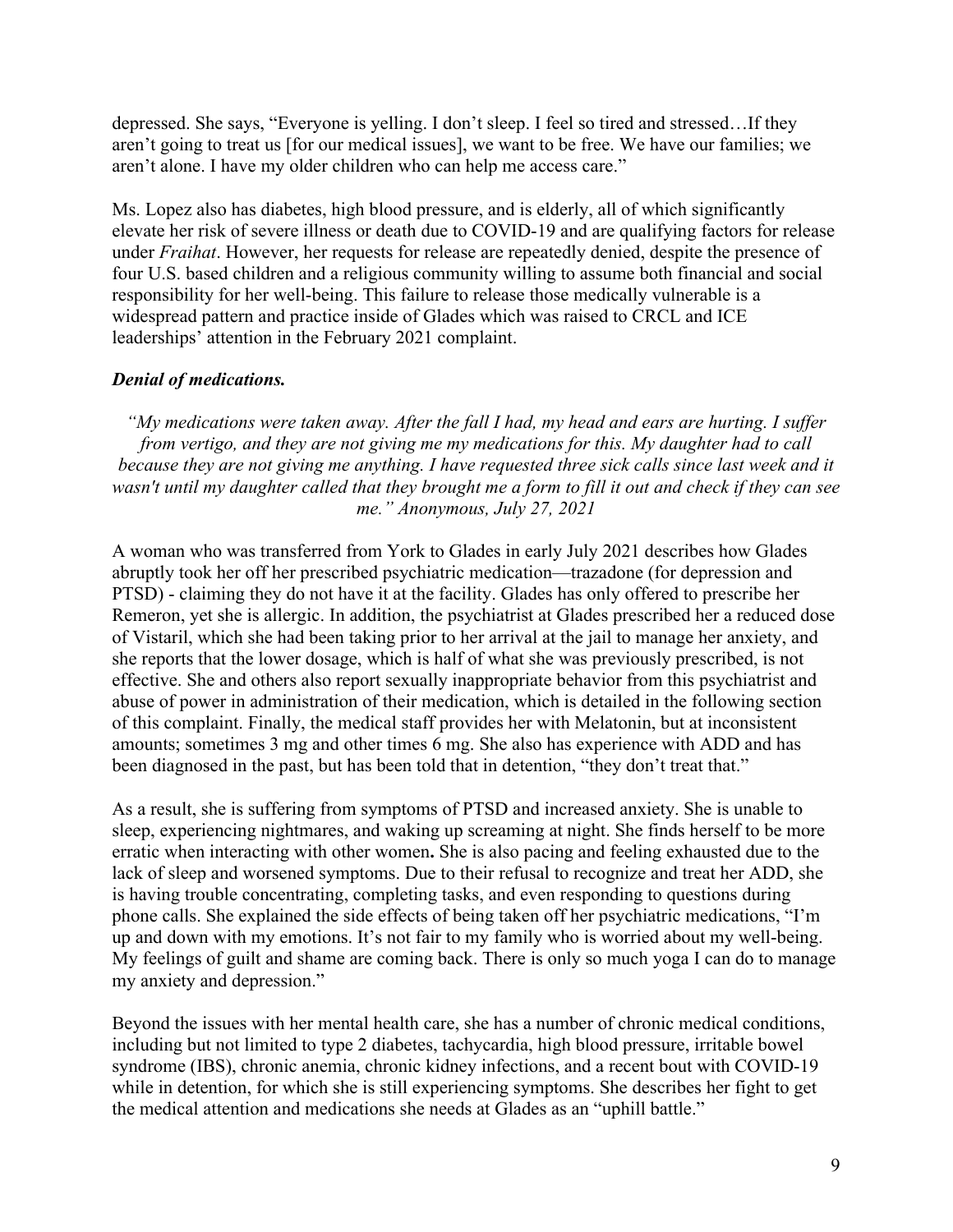For example, when we spoke to this woman on August 17, 2021, she explained that due to IBS constipation, she had gone five days without passing a bowel movement and was in pain. She explains, "It's very uncomfortable. My other medications constipate me. If I don't have bowel movements, my blood sugar goes up…I have chronic renal disease; I can't have all these toxins in my body…I have tried to be released under *Fraihat* in York, and ICE denied me." She noted that there is a medicine she uses to help with this, and although it was approved by the Glades doctor, the doctor then abruptly took her off the medication. Her potassium levels are also very high, yet the doctor is pushing for her to take a medication that does not correct her potassium levels. Although this medication for her bowel movements is considered a "maintenance medication," the doctor is requiring the medication to be reapproved every two weeks, including subjecting her to new blood tests before approval. She explained that outside of detention blood work to check for any negative side effects of this medication would only be conducted every six months or once a year. She believes there is no medical reason for these frequent blood tests and that the medical staff is simply being unreasonable, saying, "It's frustrating. In here you are treated like you are stupid. It's very demeaning."

Around the second week of August 2021, she went to an appointment in the Palm Beach area with an outside provider who stated that she needs to have an ultrasound within the next two weeks. The provider stated that they could do the ultrasound that same day, however, the officers that escorted her to the appointment claimed she would need authorization and took her back to Glades. Once at Glades, a nurse told her it could take up to six weeks for the ultrasound to be scheduled-- well beyond the recommended timeline the outside provider stated. As of August 17, 2021, she had no idea if the ultrasound was in the process of being approved and scheduled.

She has also received copies of her medical records from Glades and found errors in the documentation. She has type 2 diabetes and normally has her blood sugar taken twice a day, once in the morning and once at night. However, the medical staff has simply stopped testing her blood sugar after she was taken out of quarantine and moved to pod B1. Furthermore, the doctor never informed her that she would be taken off regular blood sugar checks. After reviewing her own medical records, she found that the medical staff wrote that she refused to have her blood sugar taken and that was the reason they were no longer regularly assessing her levels. This is not true; she has never refused and was never provided nor signed a refusal form. Just days ago, she almost fainted while working in laundry due to her blood sugar levels. She had to eat two sandwiches just to get back to normal levels.

In the pill line, she has noticed abnormal practices in the dispensing of people's medications. She takes metformin as well as Vitamin D among other medications, and one day she was watching while the nurse dispensed these from the pill bottle. She noticed that a variety of different color pills were poured out of one bottle. The nurse said, "Ooops, I don't think that's supposed to be in there," and put the various pills back in the bottle. In no circumstances should a pill bottle have a mix of pills. On another occasion, she was watching the nurse who was dispensing her medications to ensure she was given the correct ones, and the nurse yelled at her, "Don't watch me, watch TV!"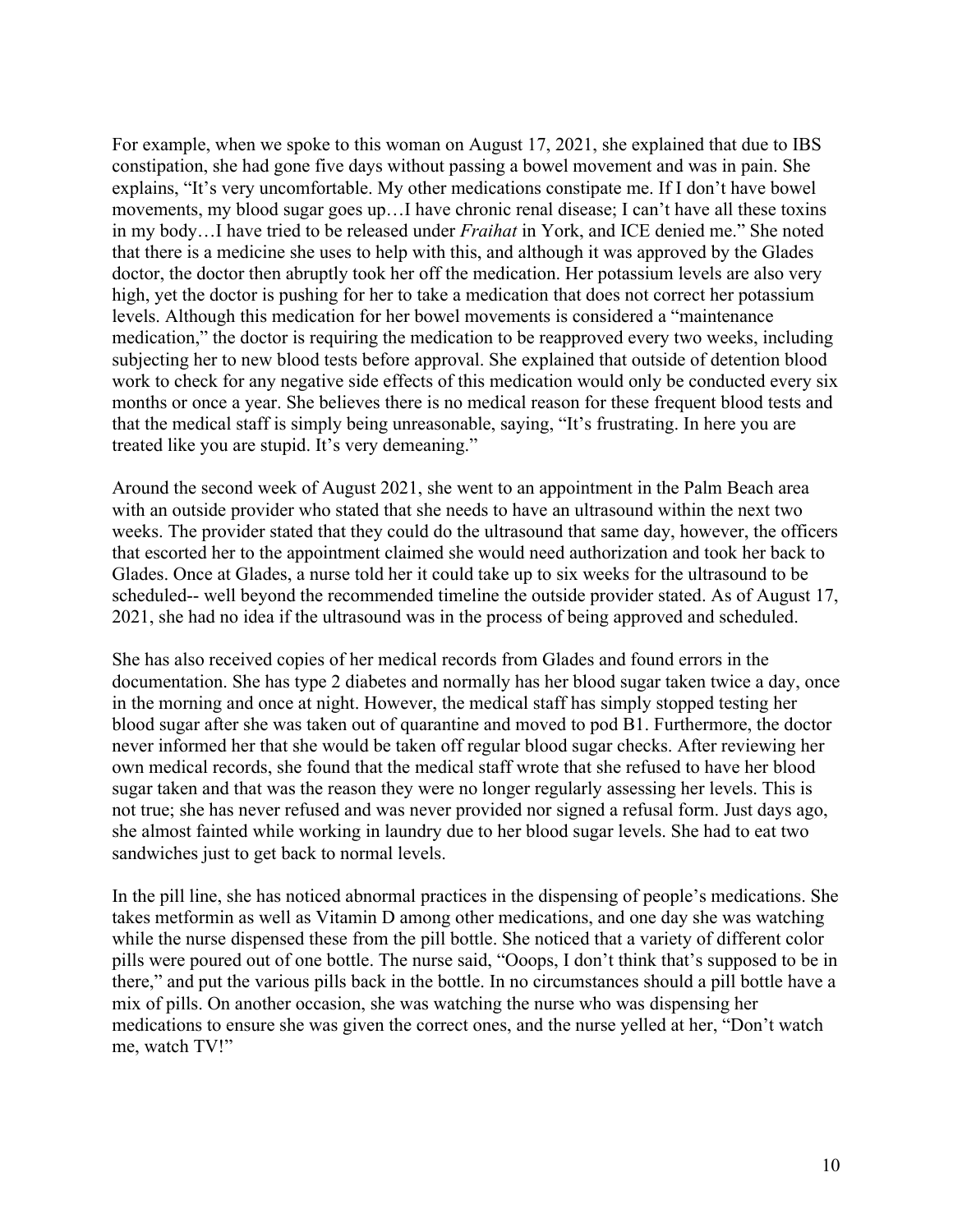This woman worked as a nurse prior to her detention and has a master's degree in nursing. She has also lived with these chronic medical conditions for years and is very knowledgeable of what she needs to maintain her health. Yet, the medical staff at Glades wrote to her that everything she says about her medical care and her medical needs is just her opinion; until she provides them with proof of her education, they won't believe her. She says, "What I know is that doctors can't take you off your medication like that; it's part of the ten patient's rights. You have the right to know what medication you are being provided; the right to know the names of your providers...all of that is being violated here."

*Psychiatrist's sexual harassment and abuse of power.* The woman highlighted in the example above reports experiencing sexual harassment and abuse of power from the Glades' psychiatrist, in addition to the harmful impact of being denied medication. At the start of August, when she first met with Dr. Rosen, a white man who is the only psychiatrist at the facility, as she entered the room wearing her mask he told her, "Take off your mask, so I can see what you look like." He proceeded to say to her, "I have a thing for Chinese women. I have a Chinese wife." Note that she is not Chinese. She then proceeded to ask him once again if she can be prescribed Trazadone, which is a medication that she has found effective in the past, and he denied her request. She also asked for her Vistaril prescription to be increased as the current amount isn't working for her; he said no. When she left her appointment, he said to her, "Wear something sexy next time I see you," and is requiring her to return in two weeks, which isn't normal for routine psychiatric visits unless someone is prescribed new medications, which she was not. The sexual harassment she is subjected to by the psychiatrist is inescapable as he is the only psychiatrist at the facility.

Marlissa Joseph also reports sexual harassment and abuse of power from this psychiatrist. Ms. Joseph has been subjected to sexually explicit, uncomfortable comments by this male psychiatrist who she is forced to meet with in order to request adjustments in her psychiatric medications. For example, he has said, "Your uniform is tight; wear a tighter one next time." She reports that he has made comments to other women like, "You remind me of my wife." Although a previous facility had prescribed her 45 mg of Remeron, at Glades, she's receiving a prescription of 15 mg of Remeron. This lower dosage is not enough for her, and it's not working. She has filled out two sick call requests regarding this medication, but she has not been able to see a doctor and her request has gone unanswered.

These two women have experienced abrupt changes in their psychiatric medications after arriving at Glades, which for at least one is causing significant withdrawal symptoms. The fact that they are now forced to meet with this psychiatrist again in order to request that their medications be returned to prior dosages, leaving them vulnerable to being subjected to further sexual harassment each appointment, indicates an intentional abuse of power may be taking place. This must be investigated immediately, and this medical professional held accountable for their abuse.

*Denial of initial evaluations.* After experiencing intense pain in her foot, a woman filed a request to be seen in medical, but one week lapsed and she was not called. On July 15, 2021, she wrote another sick call request, however, when she wrote her jail ID number down incorrectly on the form and wanted to correct it, the officer in the unit screamed at her and would not let her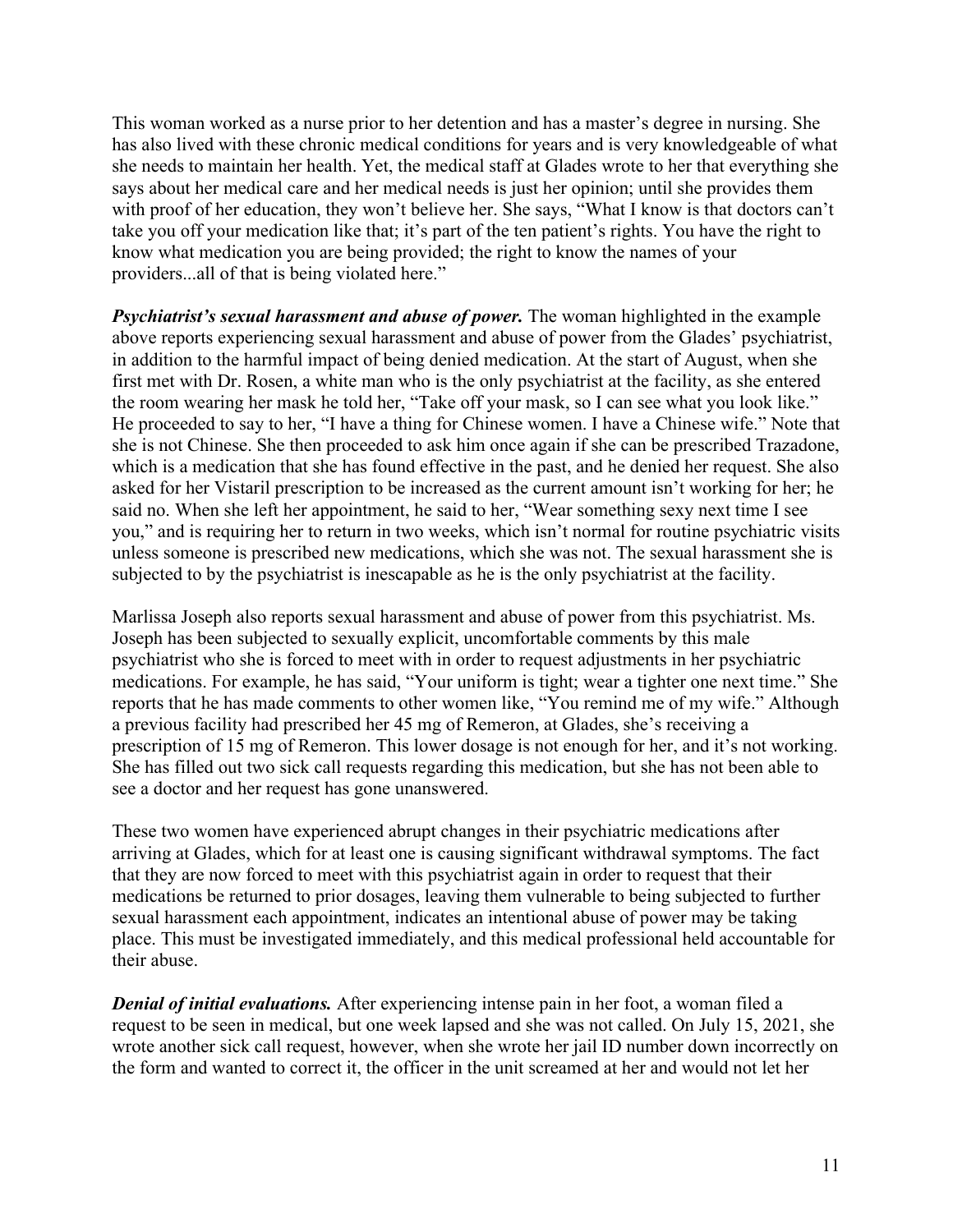submit the request. She has also spoken to three officers directly about needing medical attention but has been ignored.

Marlissa Joseph suffered a spider bite on July 27, 2021 that caused extreme swelling and pain in her leg, and Glades did not give her any medication or treatment until August 1. When she reported the bite to medical, the first question from the medical staffer was whether she shoots drugs. Though the swelling in her leg has since decreased, Ms. Joseph began to vomit from what she believes to be a side effect of the medications she was provided for the spider bite, which she originally was told were antibiotics. Once she began vomiting, Ms. Joseph made a complaint to the medical staff and inquired about what she had been prescribed and the adverse side effects it was causing. The nurse that attended to her claimed that she was never given antibiotics but was prescribed oral acne medication, which is not what Ms. Joseph was initially told. Ultimately, Ms. Joseph decided to refuse this medication because she remained unclear what she had been prescribed and why it was causing her to vomit.

Ms. Joseph also suffers from chronic asthma. On August 18, she reported that recently she began to experience chest pains and shortness of breath which she took as a sign of her asthma flaring up. She submitted a sick call and asked the attending doctor for an asthma pump. The doctor refused to prescribe her an inhaler, claiming Ms. Joseph does not have asthma, despite Ms. Joseph reporting her asthma at her initial medical intake. Instead, the doctor prescribed Ms. Joseph steroids, noting her chest pains are related to "frequent pneumonia." As of August 18, 2021, Ms. Joseph says she has not seen a notable decrease in her chest pains after taking the steroids for about four days. The doctor also failed to take precautionary measures and administer a COVID-19 test to Ms. Joseph, despite chest pains and shortness of breath being potential symptoms of the virus. Ms. Josephs says, "When you tell the doctor your problems, she talks to you like you are dumb."

Furthermore, Ms. Joseph was able to receive a copy of her medical records from the Glades medical department and she found numerous discrepancies, including that the medical staff did not note on her records that in her initial medical evaluation she reported that she has chronic asthma. She complained to an officer about the errors in her medical records, but to her knowledge, nothing has been done to correct them.

The standard of care under ICE's 2019 National Detention Standards (NDS 2019) Section 4.3 entitles these women to "access to appropriate medical, dental, and mental health care, including emergency services." Additionally, the women's right to medical care is protected by the Eighth Amendment of the United States' Constitution, which protects them from "deliberate indifference," where facility staff (1) know about a serious condition that needs to be addressed and (2) fail to respond reasonably to it. The injuries and medical conditions listed here meet the Eighth Amendment's threshold and constitute "serious medical need" eligible for care.

## *Physically Abusive behavior*

On July 24, 2021, Petrona Lopez requested to be moved to a different dorm because her previous dorm was freezing, and it was exacerbating her pain. The officer had approved her request. When she asked the guard to make sure she was allowed to move she was told her request was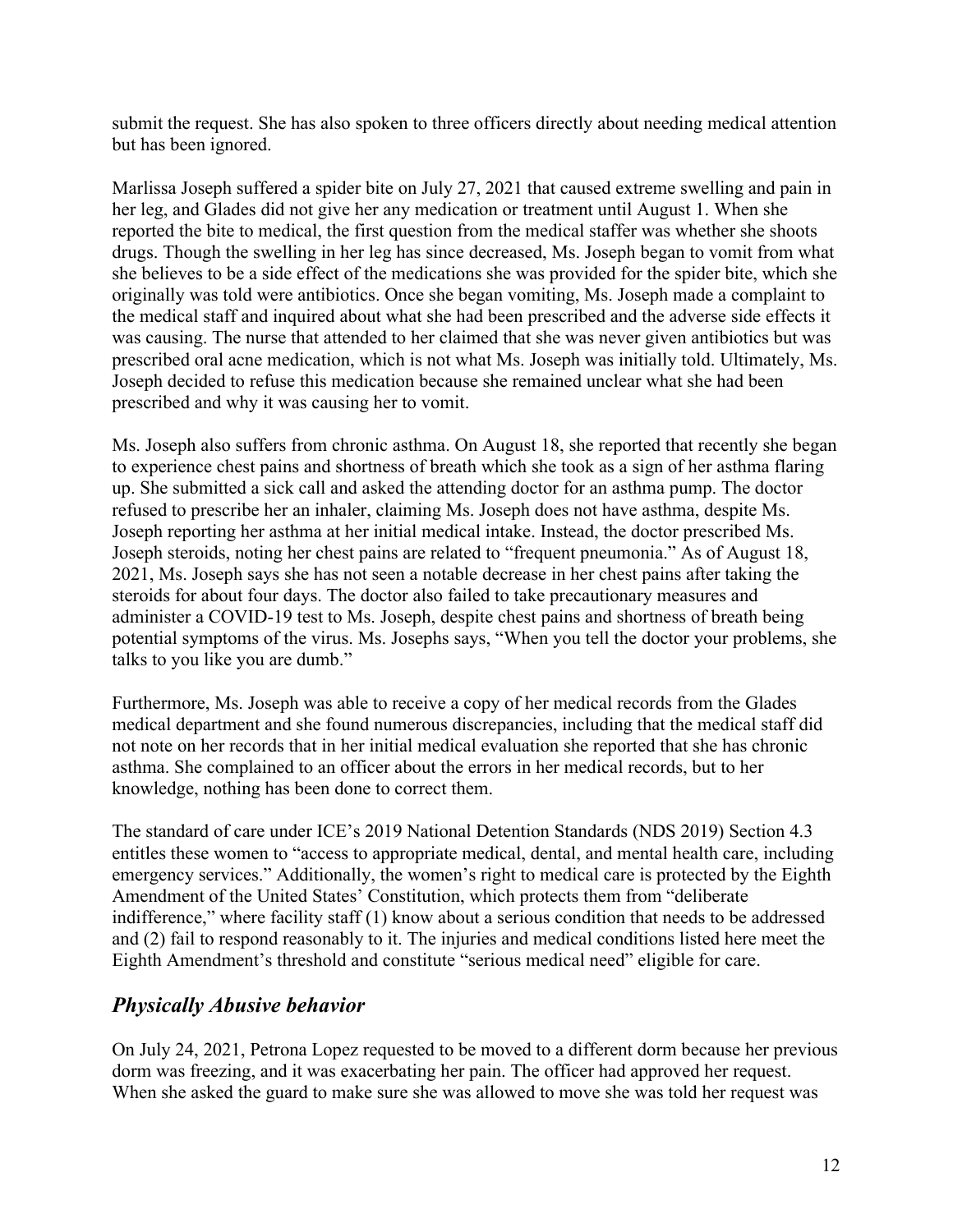already in the system and approved. However, the person who was previously in her new place within the dorm was moved back that evening without notice or explanation. When Ms. Lopez asked the guard what was happening, he screamed at her to move back to her dorm and slammed the door in her face.

On August 5, 2021, Petrona Lopez reported one of the guards told her to return to her bed when she was supposed to be allowed out of her cell. She was insisting that she was supposed to be let out at that time. The guard yelled at her and violently slammed the door on her. She barely had time to move before the door hit her face. She reported being terrified of the aggression escalating and being hurt by this guard. Ms. Lopez reported the guards but has seen no action taken. She has been fearful of retaliation ever since.

On August 5, 2021, Iris Martinez Napper reported to Freedom for Immigrants' abuse reporting hotline that the first day that she arrived during the transfer process the guards put her ankle shackles on too tightly, and she could not walk correctly. They refused to loosen them. She felt herself losing her balance and she asked a guard if he could provide a hand to help her stay balanced. He refused and she fell on the ground, hard. She hit her knee, shoulder, and head hard against the wall. She was in a lot of pain that day and in the days following and she continuously requested medical attention and an X-ray. They did not provide her a doctor or an X-ray. Instead, they said she was lying about the incident. Eventually, she did get the chance to see a medic, and he confirmed the injury in her leg (it was swollen and purple still). The report was made a month after the incident, at which time her shoulder and head were still in a lot of pain, making her unable to sleep.

### *Unsanitary, unsafe living conditions and withholding of hygiene products*

*Unsanitary living conditions.* The women report food and water are contaminated, and water is often inaccessible. Water is yellow, and the water cooler is contaminated with hair and little black stones. In the recreation area, there is a water jug but no cups. In the dorms, there is only one jug of water, and it is always empty. As a result, the women are forced to drink from the sink. Within the bathroom, blood, feces, and urine are everywhere, which women report creates an unsanitary and embarrassing living environment. Given that COVID-19 and other illnesses can be spread through human waste, these unsanitary living conditions are medically dangerous.

Marlissa Joseph recently found a fingernail in her food. Multiple women report pest infestations, with roaches on the tables and bugs —including maggots and worms— in the food. Another woman showed the officers food on her tray that had a bug in it, but they refused to give her a different tray. On or about August 12, 2021, one woman reportedly was eating and bit into a wing of an insect that was in her food. Some women wrote complaints to the officers after finding worms in the beans they were served, however, no one responded to their complaints. Officers sometimes spray for pests when the women complain but sometimes say they will and then do not follow through.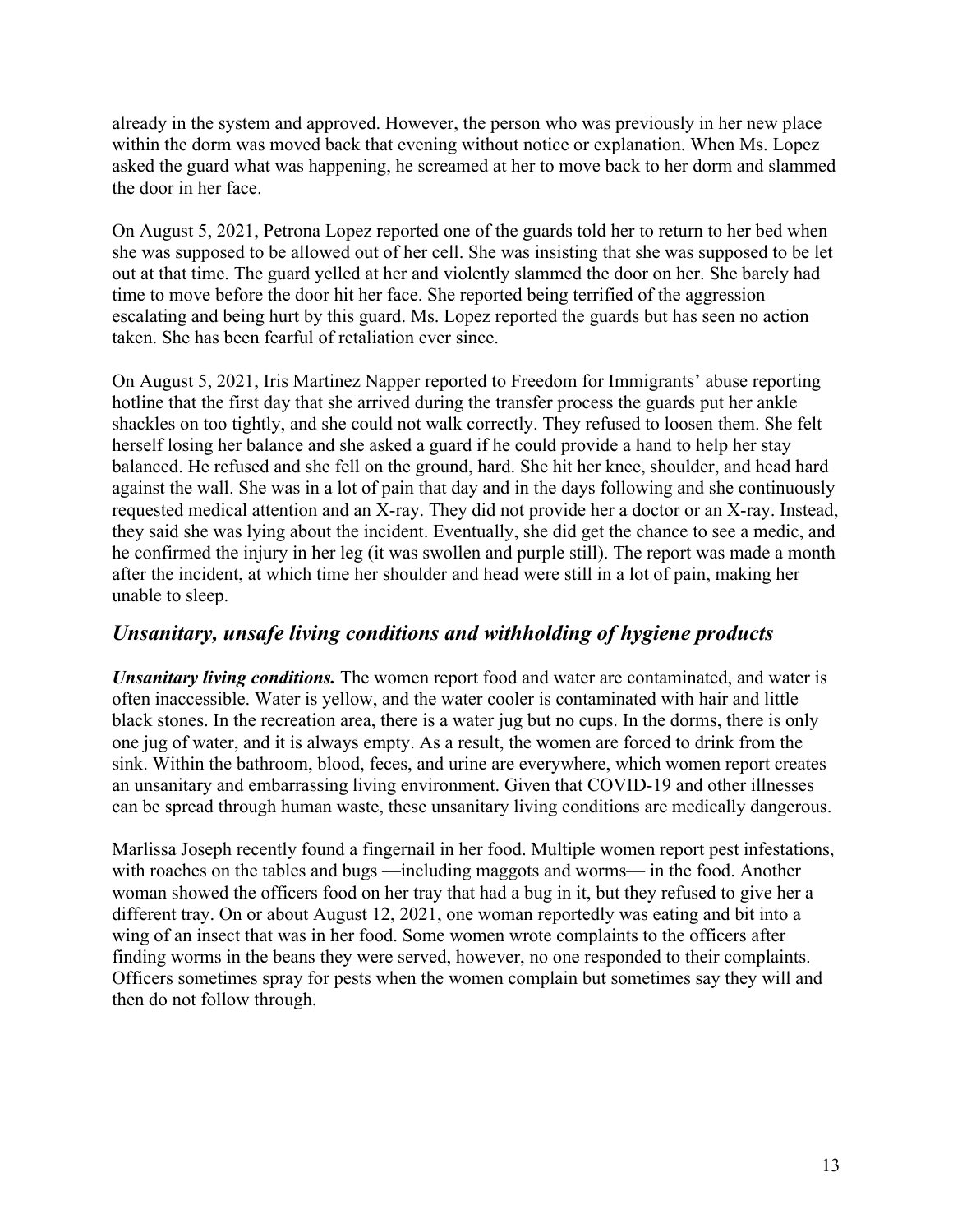

*Worms on a plate of food at Glades, August 9, 2021*

*"The food they give us is as if they were feeding dogs. It doesn't have any flavor, it's all messed up, and it smells bad. Some of the women in here have found cockroaches in their food. The women that suffer from diabetes or thyroid problems are denied dietary options because they claim it's too expensive." Anonymous, July 24, 2021*

*"The food has bad odors – you put it near your mouth and smell it and think, 'I can't eat this.'…They know people don't eat so why don't they feed us something else? People are always giving their trays back. They are just putting the money [from ICE] in their pocket." Petrona Lopez, August 13, 2021*

Ms. Lopez has diabetes and must be on a diabetic diet, but the "diabetic tray" is essentially the same as the regular tray. She reports that they just change out an apple sometimes; she is often provided bread and pasta. She reports that some days she simply goes without food because there is not much she can buy at the commissary that she can eat either.

Lunise Clerveaux also reports that there are roaches on the tables and bugs in the food. She also saw a spider that she recognized as poisonous, having known someone that was bitten by that species of spider and had to be hospitalized. She made several complaints about the food but did not see any change while she was detained at Glades.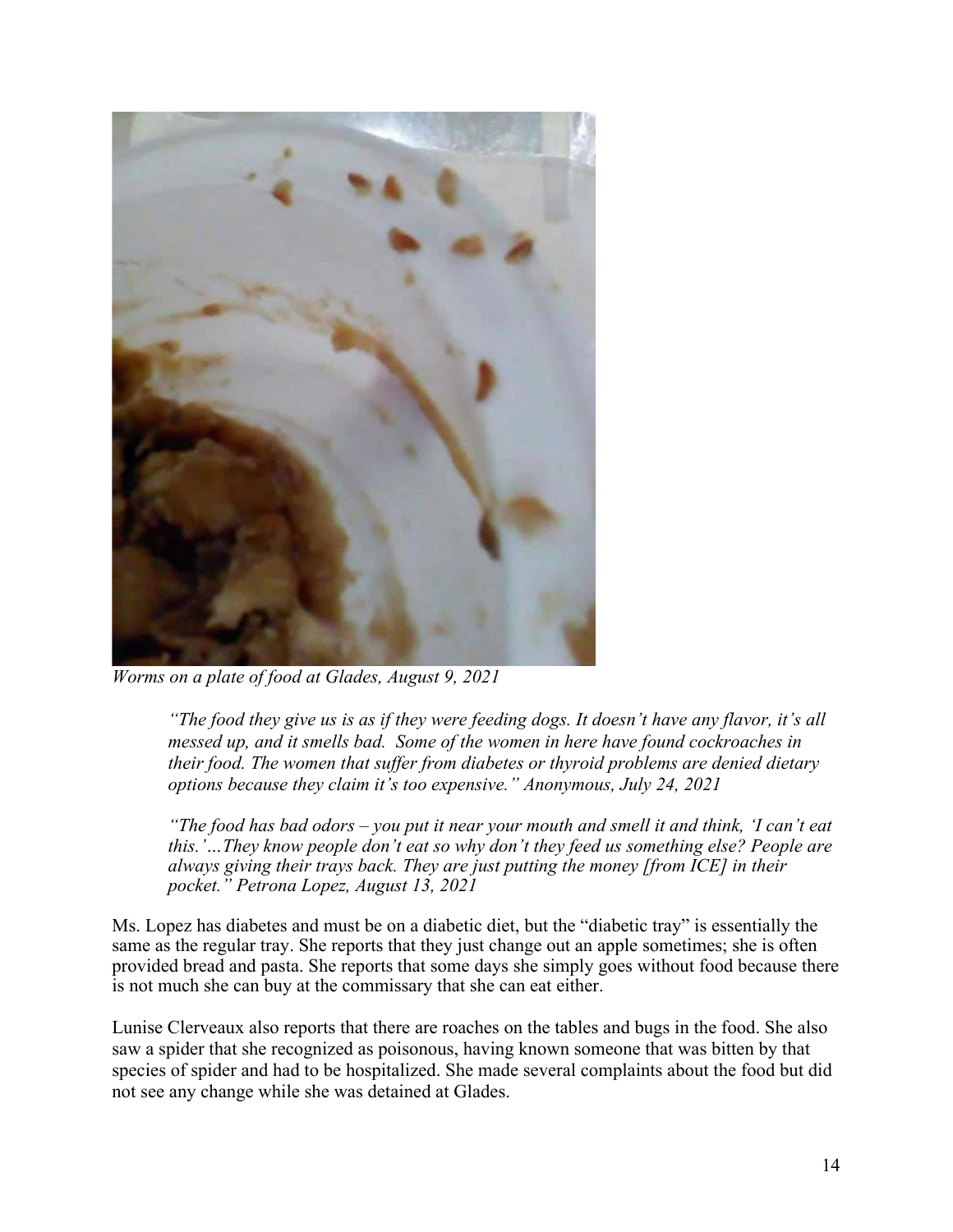There is also visible mold in the bathroom ceilings and scum on the walls. Mattresses are cut up and dirty. Women have filed sick calls because of the bedbugs in the facility; however, the nurses have done nothing. There is also reportedly a rat in the facility. When a woman reported this at Glades, an officer informed her that the rat lives in the vending machine. It does not appear that the sheriff's office is taking steps to remove it.

Even the clothing at Glades is unsanitary because laundry is returned wet and moldy. One of the women we interviewed works in the laundry at Glades. Currently, there are only two detained individuals doing the laundry for the entire facility. She reports that the dryers are broken and not properly drying clothes, leaving people's uniforms and other items to be returned wet and musty. She reported the issue with the dryers to multiple staff at Glades, including the Commander and a mechanic, only to have the issue ignored.

A lot of the clothes have black stains on them, which is possible mold and may be due in part to the clothes not drying properly. Furthermore, the officers do not permit individuals to hang their clothes to dry by their beds; if the officers find clothes hanging in the cells, they will confiscate the item.

The individuals working in laundry are also forced to face unsanitary working conditions. For example, one woman found feces on some of the uniforms, and the officers have said that she must clean it off, place the feces in the garbage, and place the uniform in the washer. They are not permitted to throw that uniform away. This is unsafe and unsanitary as there may be blood in the feces or other viruses in the feces like Hepatitis A.

Multiple women report that nothing has come of filing grievances about the living conditions. For example, in response to a grievance Danielle Harris submitted, Glades staff told one woman that the facility has passed inspections, so she is lying about the conditions she experiences every day.

The 2019 Detention Standards "protects detainees... by maintaining high facility standards of cleanliness and sanitation," yet the facility at Glades is moldy, dirty, bug-infested, and unsafe. Far from being "protected," detained individuals at Glades are at risk of becoming ill because of the unsanitary living conditions.

*Withholding of hygiene products.* The women at Glades are at the mercy of the officers for toilet paper, tampons, and pads, and report verbally abusive behavior for requesting essential items needed for their physical well-being. One roll of toilet paper is supposed to last each woman a week. They must give the officer back the empty toilet paper roll before they can receive a new one. If they run out of toilet paper, an officer will search the person's bunk in and out before they are allowed to receive more. Many times, the women run out of toilet paper and are not provided with a new roll, despite their requests. They are forced to go without or borrow from others.

Oftentimes, the officers will promise to provide two to three rolls of toilet paper a week but will only give out one. Another woman reported that an officer swore at her bunkmate when she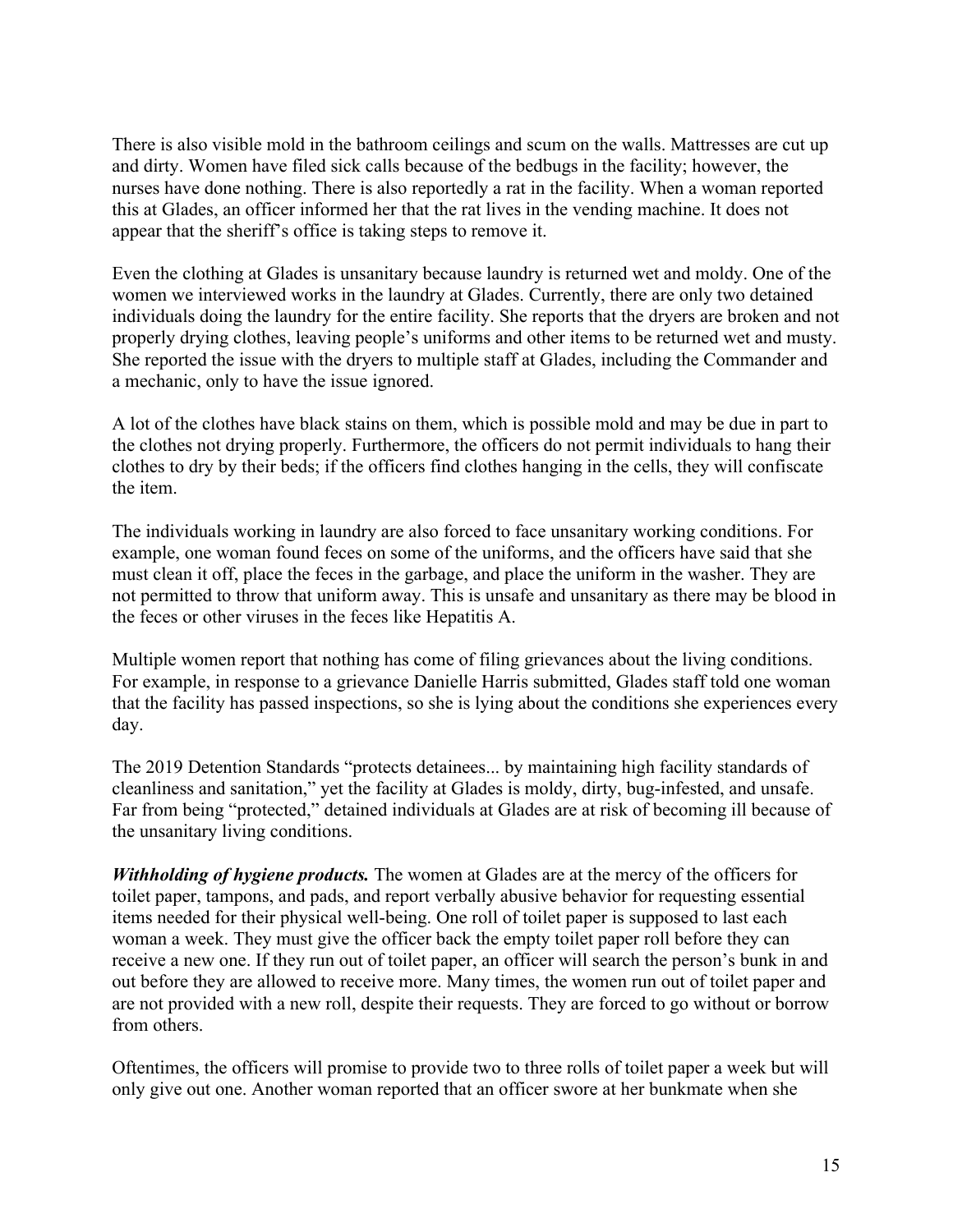requested more toilet paper after she had run out. When the officer refused to provide the woman with a new roll, she said, "How can I use the bathroom?" The officer responded, "I don't fucking know," and walked away. Furthermore, on August 12, 2021, a woman asked for additional sanitary pads and the officer responded by saying they didn't have any.

Making matters worse, women report that it's common for them to quickly get stomachaches after they eat the food that Glades provides. Women are running to the bathroom after meals, yet they don't have enough toilet paper to clean themselves. Petrona Lopez even reported requesting additional toilet paper when she ran out of it, to which the response was, "Ask your neighbor." She responded that her bunkmate was also out. The guard then told her to "go figure it out on your own." This left her in the position of having to immediately shower after she passed a bowel movement because she did not have any toilet paper left, which is unsanitary, humiliating, and completely unacceptable.

*"[The officer said] said, 'It doesn't matter if your grandma, you, or others complain. I'm going to give out toilet paper as I want.'" Petrona Lopez, August 13, 2021*

Women in ICE custody at Glades are entitled to a safe, healthy living environment while they pursue their immigration case in court, yet at Glades they are subjected to toxic chemical spray, sexual misconduct, racist verbal abuse, medical neglect, unsanitary living conditions, and lack of access to sufficient hygiene products to maintain their health.

## **Recommendations & Conclusion:**

#### **1. ICE should terminate the Intergovernmental Services Agreement (IGSA) with Glades County**

It is clear that Glades County has repeatedly demonstrated their unwillingness or inability to provide adequate care to those in their custody. We demand additional oversight measures take place immediately to prevent further harm to immigrants detained, given that prior calls for investigation and demands for intervention to ensure the safety and well-being have either been carried out ineffectively or largely dismissed. It is our understanding that nearly 30 civil rights complaints have been filed in the past two years alone by members of this coalition, including the multi-individual complaint submitted six months prior detailing many of the same egregious abuses highlighted within the body of this complaint. Members of congress have called for the closure of the facility. Yet no notable changes have been made in stopping outright abusive behavior, and the provision of critical medical care or COVID-19 safety protocols at Glades. The women bravely coming forward within this complaint mirror early concerns of life-threatening violations of their rights, while exposing additional rights violations in the form of sexual harassment and abuse of power creating conditions of confinement that are hostile and unsafe.

We therefore urge CRCL and OIG to recommend that Immigrations and Customs Enforcement terminates the Intergovernmental Services Agreement (IGSA) with Glades County. We further urge that the guaranteed minimum payment currently paid by ICE be terminated immediately given that taxpayers are paying for the care of 300 people at any given time, yet for many months there have been significantly less than this number of people detained. Our organizations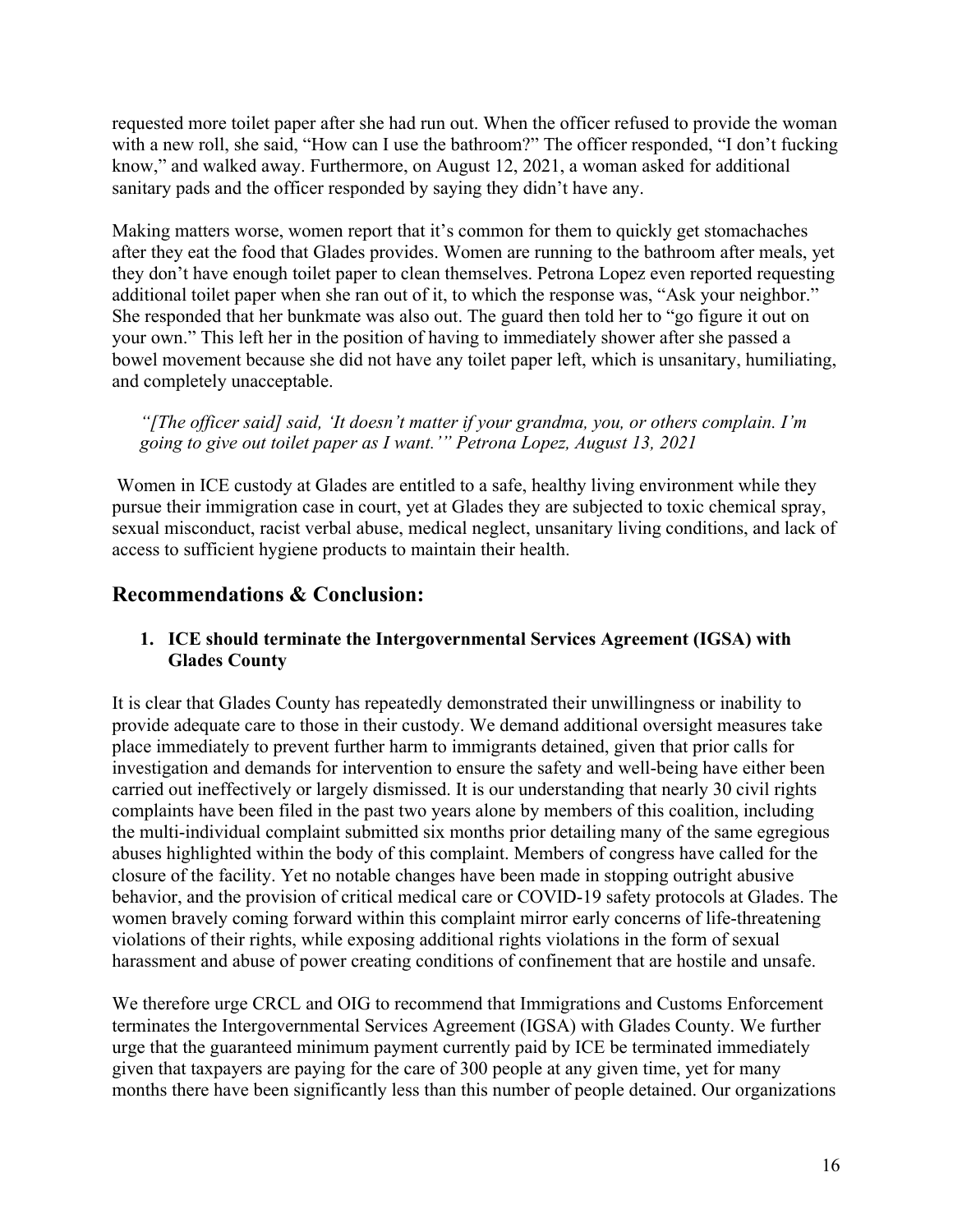raise concerns about gross negligence and highly questionable financial mismanagement by Glades County, given something as simple as provision of essential supplies, such as toilet paper, feminine hygiene products, and unspoiled food, is being withheld from the women. Tax-payer dollars funneled through ICE should no longer be used to prop up this abusive and failing facility.

### **2. Immediate Investigation of Medical Practices and Sexual Misconduct:**

While Immigration and Customs Enforcement considers termination of the contract with Glades County, we urge CRCL and OIG to immediately investigate the abuses raised within the body of this current complaint to prevent life-threatening medical neglect from claiming another life at Glades. Basic COVID-19 protocols must be followed to prevent further deaths, and appropriate medical care provided to address acute medical needs. Moreover, every person detained should be provided with an individualized assessment, under a presumption of release, prioritizing those most medically vulnerable to complications from COVID-19.

We also urge CRCL, OIG, and DHS PREA to immediately investigate the voyeurism and unannounced entry taking place at Glades, as well as the psychiatrist's sexual harassment and abuse of power. ICE detention facilities must adhere to a zero-tolerance policy for all forms of sexual abuse according to the 2019 National Detention Standards.

### **3. Immediate Halt of All Transfers into Glades:**

Since the start of July 2021, ICE has transferred over 100 people into Glades from detention centers across the country, including Essex County Jail and York County Prison that recently terminated their contracts with ICE. Instead of responding to the calls of advocates and community members to release those who remained detained at these two detention centers, ICE abruptly transferred many of these individuals away from their families, communities, and attorneys to other facilities in the South, including Glades, where they have been met with hostile, abusive treatment by the guards and medical neglect.

Glades is a dangerous, unsanitary, and abusive environment for all people, not only women. Multiple prior complaints have demonstrated the serious rights violations and imminent harm immigrants detained, in general, are subjected to in Glades. We therefore urge CRCL and OIG to recommend an immediate halt of all further transfers into Glades.

Transfers, which happen without notice to the individual's attorneys of record, their loved ones, or the individual themselves, have serious implication for an immigrant's ability to access counsel, evidence, and witnesses for their cases, and to contact and be supported by their family and community members. During transfer, people are needlessly subjected to restraints for hours, even days, often leaving them bruised and sore. During the COVID-19 pandemic, transfers pose an added and avoidable danger to the health of people in detention and our communities, as transfers occur without proper PPE, social distancing, and inconsistent quarantine and testing protocols.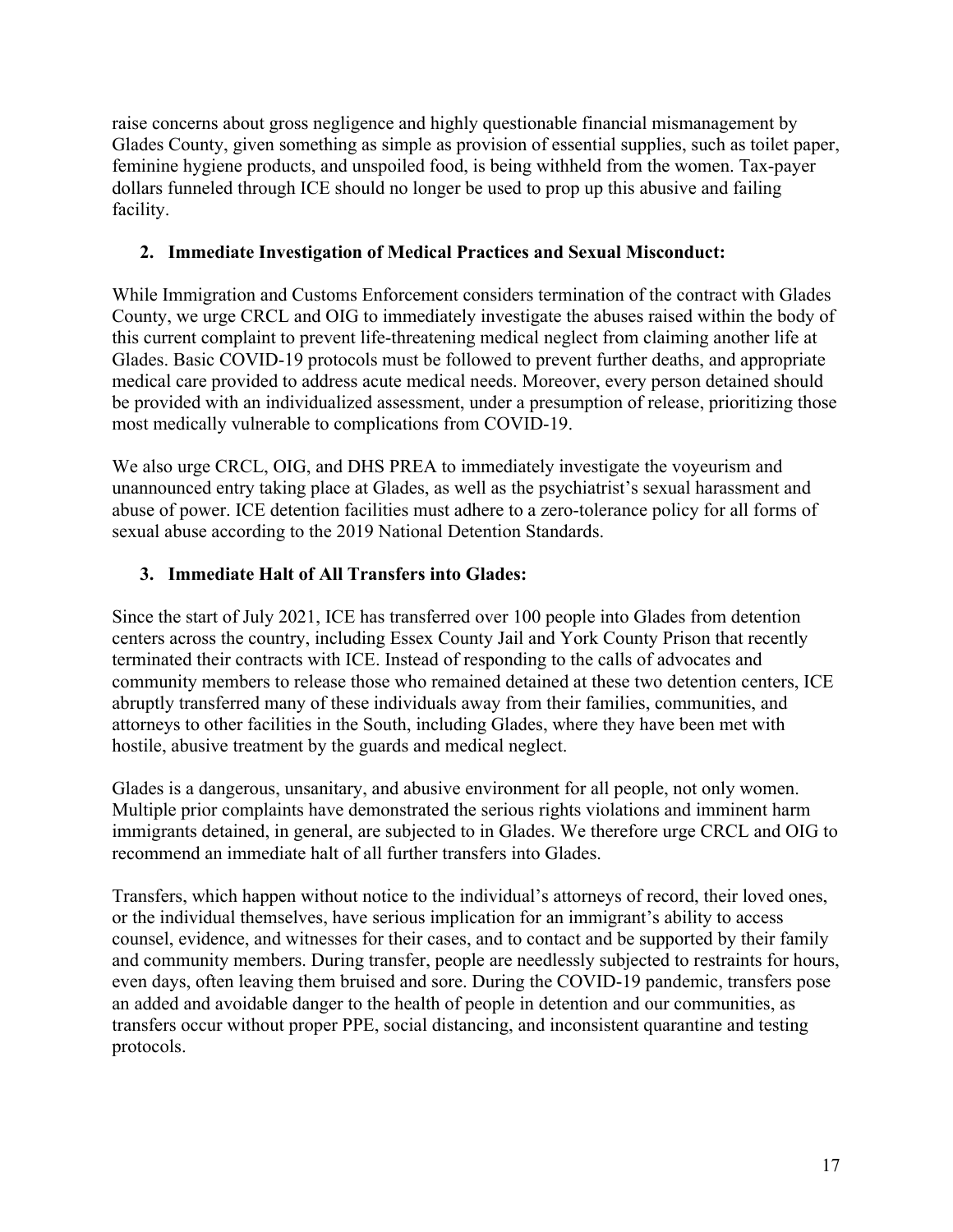The practice of transferring our community members without notice to undisclosed locations is callous and unnecessary, especially when it's within ICE's power and discretion to release them instead. Ultimately, transfers are dangerous, dehumanizing and frightening, and we urge you to recommend an end to all transfers into Glades.

### **4. All Individuals Detained Should Be Immediately Released to the Community**

Finally, we remain extremely concerned that the conditions inside Glades are dire, with ongoing inadequate and abysmal medical care including lack of basic COVID-19 precautions. Women are exposed to toxic chemical spray with likely long-term health consequences; and are subjected to voyeurism and racist verbal abuse by male guards, unsanitary living conditions, and lack of access to sufficient hygiene products. Their grievances are ignored, and Glades has a longstanding pattern of retaliating against those who report abuses. The reports in this complaint, including sexual voyeurism and unannounced entries violating PREA safety protocols, are even more alarming given Glades County Officials consideration of turning the jail into an allwomen's facility, documented in publicly available records from a recent Glades County Commissioners meeting.[7](#page-17-0)

Given the dangerous and unsanitary conditions at the facility, we demand the immediate release of all individuals from Glades County Detention Center's custody before further harm takes place.

We look forward to your prompt attention to this issue. Should you have any questions, please contact Jessica Schneider of Americans for Immigrant Justice at [jschneider@aijustice.org,](mailto:jschneider@aijustice.org) Wendy King of Immigrant Action Alliance at wendy $\omega$  immigrantactionalliance.org, or Sofia Casini of Freedom for Immigrants at [scasini@freedomforimmigrants.org.](mailto:scasini@freedomforimmigrants.org)

Sincerely,

Jessica Schneider, Esq. Director, Detention Program Americans for Immigrant Justice 6355 NW 36th Street Ste. 2201 Miami, FL 33166 jschneider@aijustice.org

<span id="page-17-0"></span><sup>7</sup> *See* Audio Recording of the May 11, 2021 Meeting of the Glades County Board of County Commissioners in which one county official stated that the Glades County Detention Center's "claim to fame is our ability to hold females," and further stating that they plan to use the detention of women as a tool to keep the detention center funded and open.